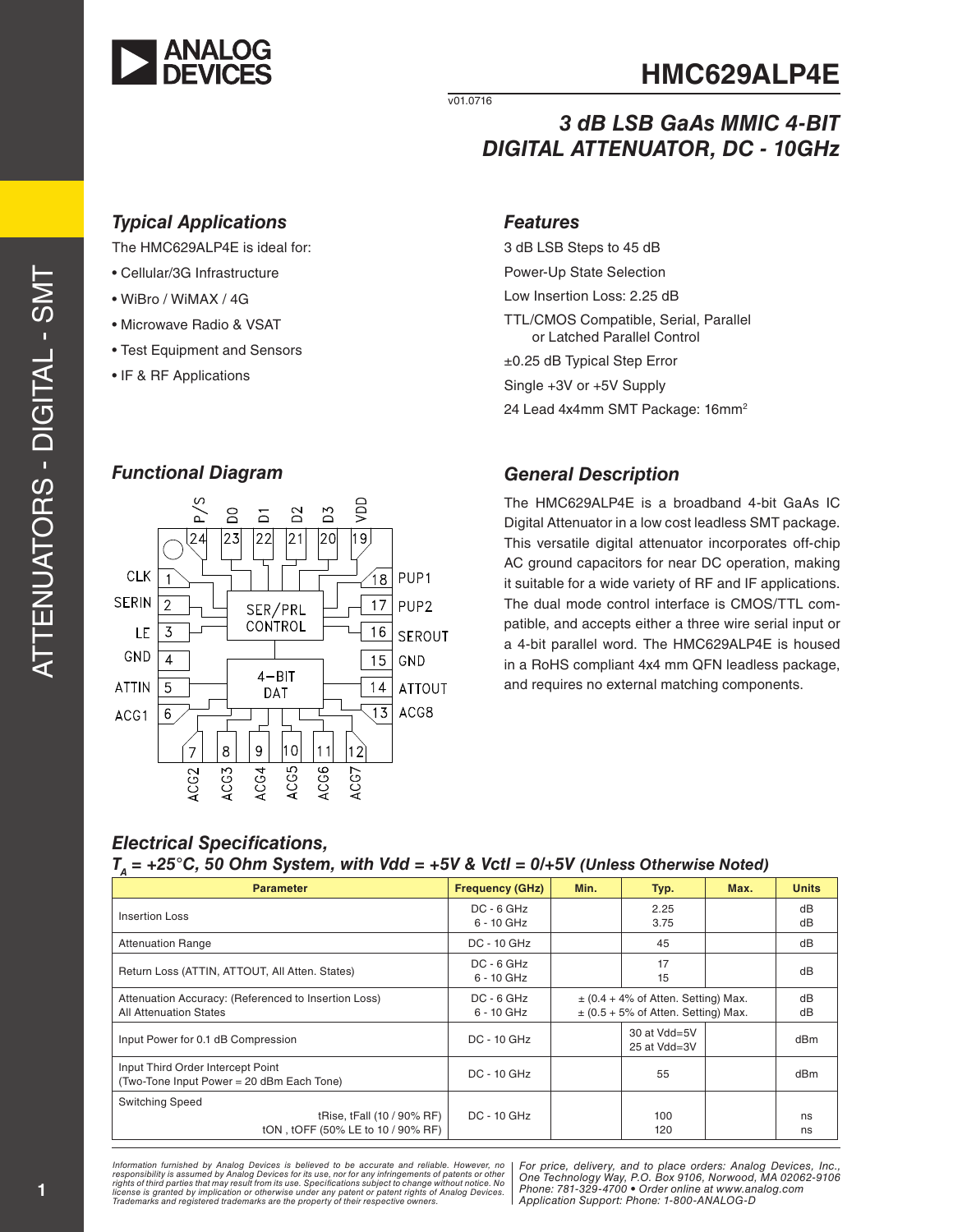

v01.0716

# *3 dB LSB GaAs MMIC 4-BIT DIGITAL ATTENUATOR, DC - 10GHz*











### *Output Return Loss*

*(Only Major States are Shown)*



6 dB<br>12 dB<br>45 dB

### *Bit Error vs. Frequency*

*(Only Major States are Shown)*



*For price, delivery, and to place orders: Analog Devices, Inc., One Technology Way, P.O. Box 9106, Norwood, MA 02062-9106 Phone: 781-329-4700 • Order online at www.analog.com Application Support: Phone: 1-800-ANALOG-D*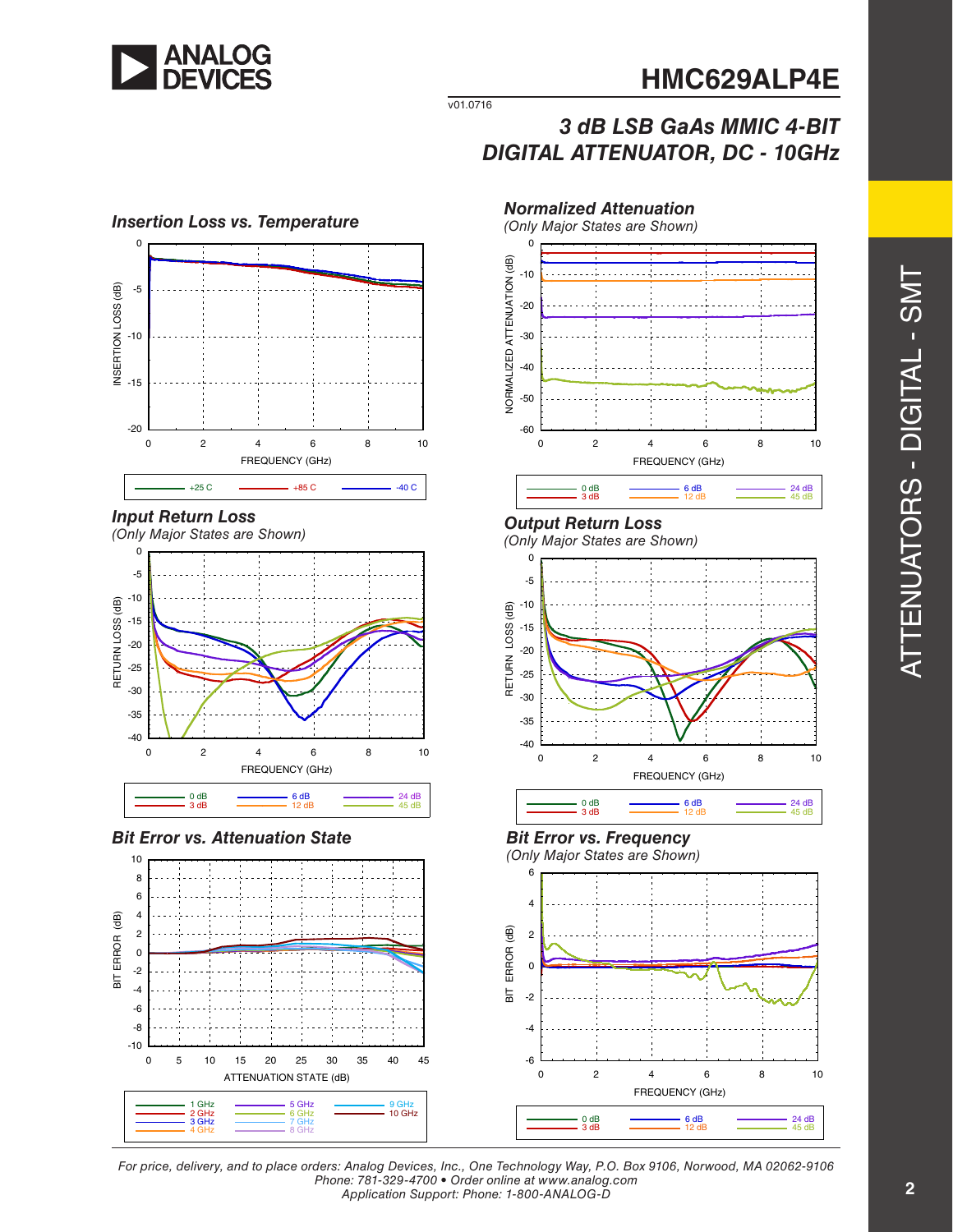

v01.0716

### *3 dB LSB GaAs MMIC 4-BIT DIGITAL ATTENUATOR, DC - 10GHz*







*IIP3 vs. Temperature, IL State P0.1dB vs. Temperature, IL State*

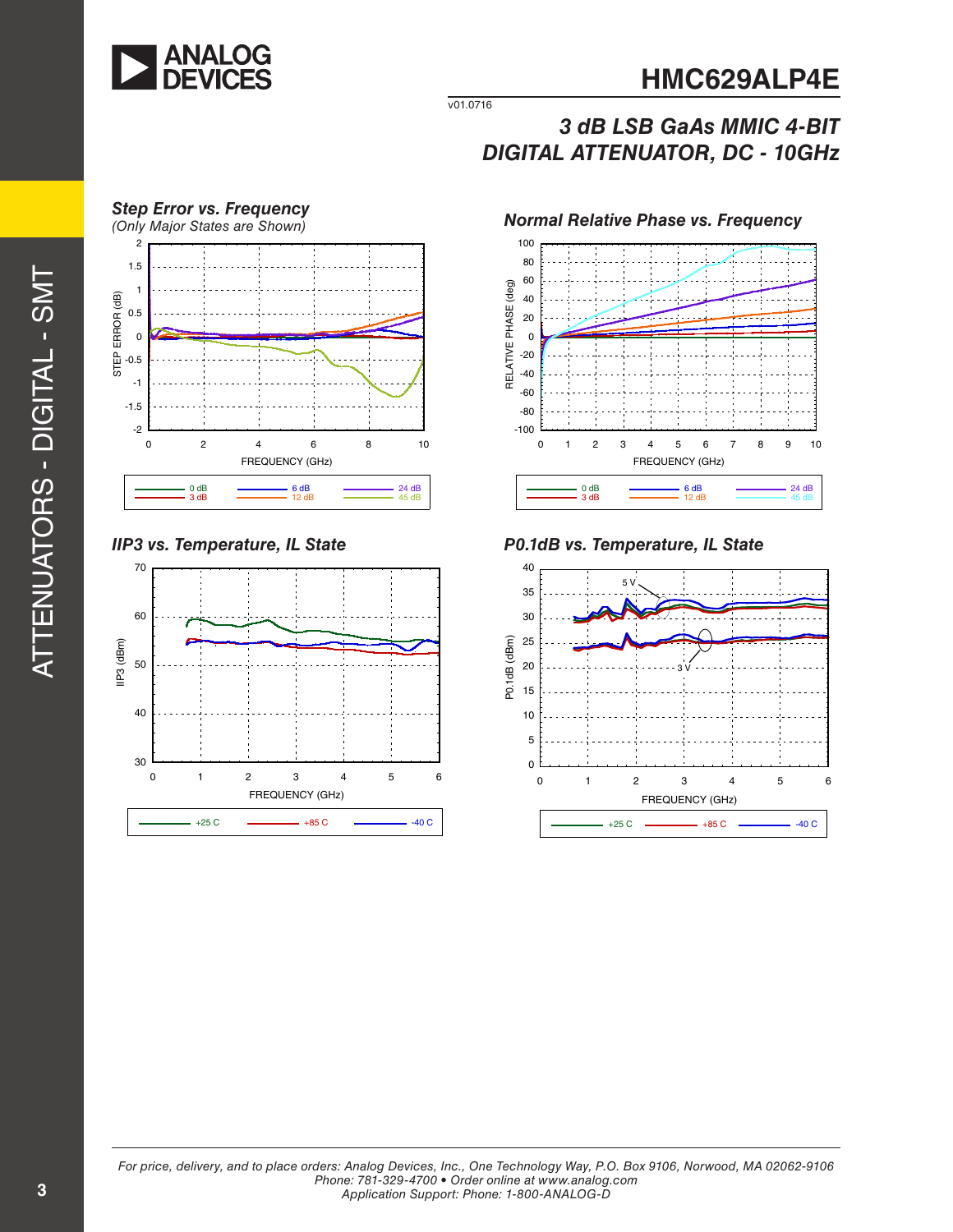

v01.0716

### *3 dB LSB GaAs MMIC 4-BIT DIGITAL ATTENUATOR, DC - 10GHz*

### *Serial Control Interface*

The HMC629ALP4E contains a 3-wire SPI compatible digital interface (SERIN, CLK, LE). The serial control interface is activated when P/S is kept high. The 4-bit serial word must be loaded MSB first. The positive-edge sensitive CLK and LE requires clean transitions. If mechanical switches are used, sufficient debouncing should be provided. When LE is high, 4-bit data in the serial input register is transferred to the attenuator. When LE is high CLK is masked to prevent data transition during output loading.

When P/S is low, 3-wire SPI interface inputs (SERIN, CLK, LE) are disabled and the input register is loaded with parallel digital inputs (D0-D3). When LE is high, 4-bit parallel data changes the state of the part per truth table.

For all modes of operations, the state will stay constant while LE is kept low.

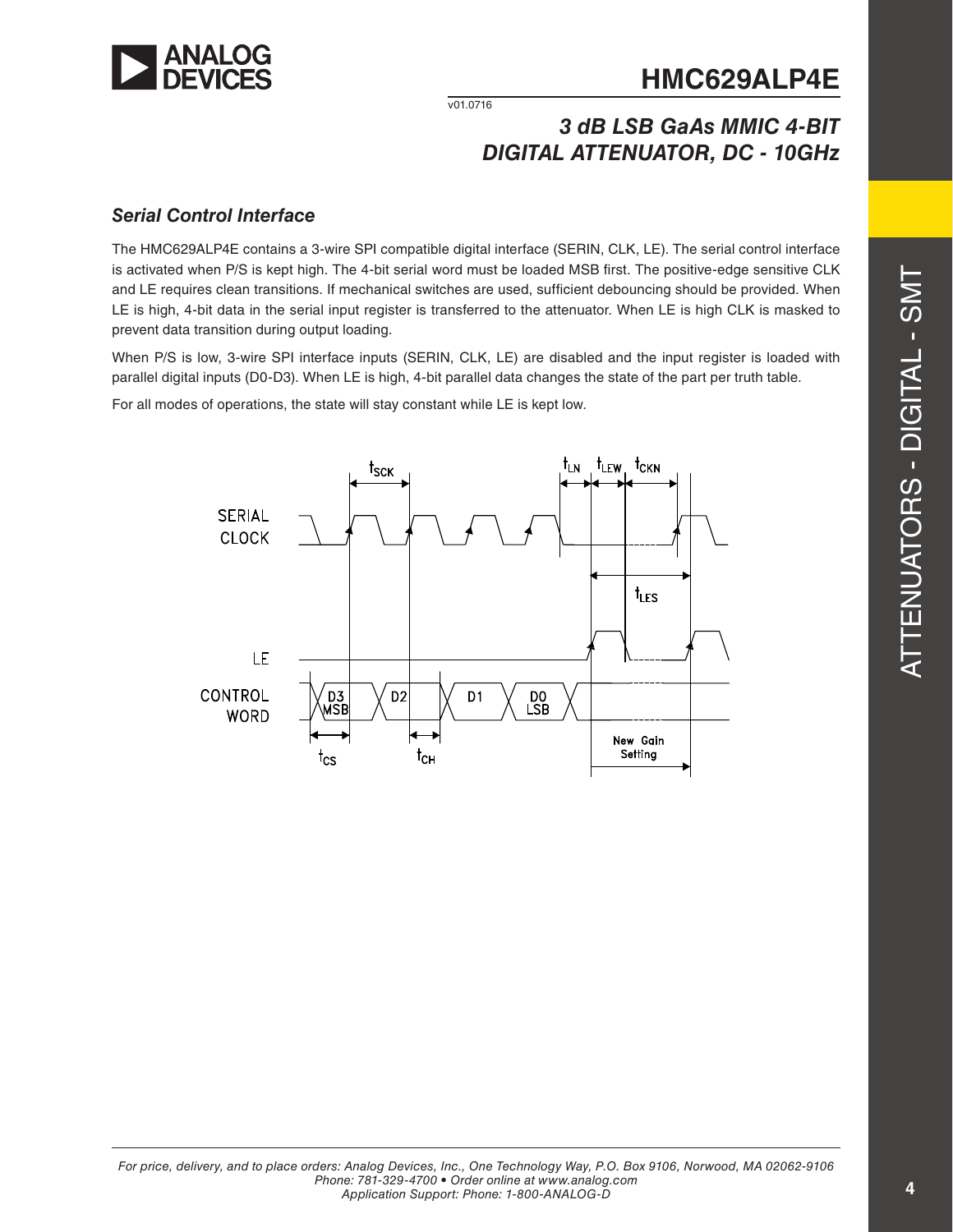

v01.0716

### *3 dB LSB GaAs MMIC 4-BIT DIGITAL ATTENUATOR, DC - 10GHz*

### *Absolute Maximum Ratings*

| RF Input Power (DC - 6 GHz)                                                | 28 dBm (T = $+85$ °C, Vdd= 5V) |
|----------------------------------------------------------------------------|--------------------------------|
| Digital Inputs (Data, Shift Clock,<br>Latch Enable & Serial Input)         | $-0.5$ to Vdd $+0.5V$          |
| Bias Voltage (Vdd)                                                         | 5.6V                           |
| <b>Channel Temperature</b>                                                 | 150 °C                         |
| Continuous Pdiss (T = $85^{\circ}$ C)<br>(derate 14 mW/°C above 85 °C) [1] | 0.88 W                         |
| <b>Thermal Resistance</b>                                                  | 75 °C/W                        |
| <b>Storage Temperature</b>                                                 | -65 to +150 $^{\circ}$ C       |
| <b>Operating Temperature</b>                                               | -40 to +85 $^{\circ}$ C        |
| <b>ESD Sensitivity (HBM)</b>                                               | Class 1A                       |



### *Outline Drawing*



### *Package Information*

| <b>Part Number</b> | <b>Package Body Material</b>                              | <b>Lead Finish</b> | <b>MSL Rating</b>     | Package Marking <sup>[2]</sup> |
|--------------------|-----------------------------------------------------------|--------------------|-----------------------|--------------------------------|
| HMC629ALP4E        | <b>RoHS-compliant Low Stress Injection Molded Plastic</b> | 100% matte Sn      | $MSL3$ <sup>[1]</sup> | H629A<br>XXXX                  |

[1] Max peak reflow temperature of 260 °C

[2] 4-Digit lot number XXXX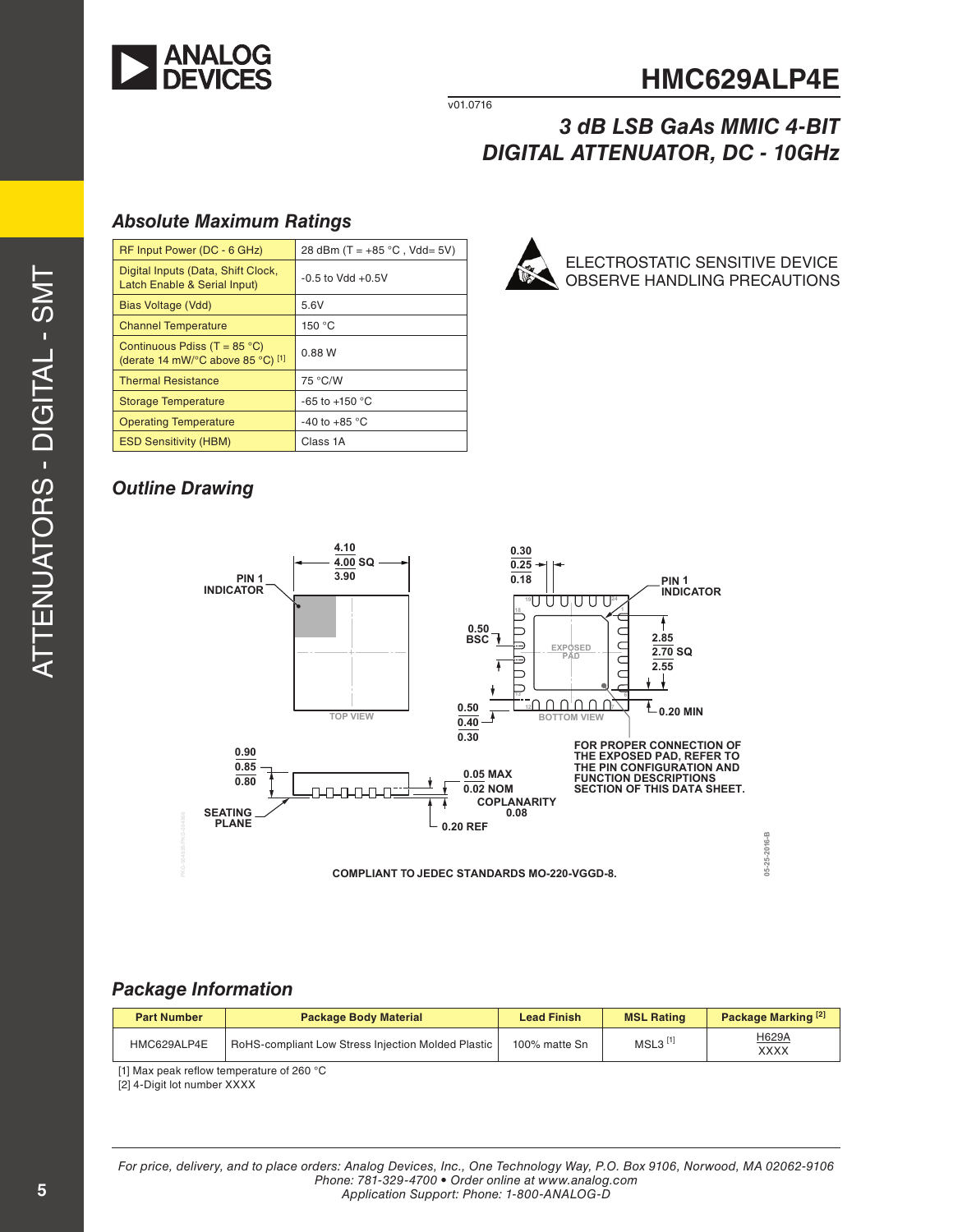

v01.0716

# *3 dB LSB GaAs MMIC 4-BIT DIGITAL ATTENUATOR, DC - 10GHz*

| <b>Parameter</b>                                 | Typ.(ns) |
|--------------------------------------------------|----------|
| Min. serial period, t <sub>sck</sub>             | 100      |
| Control set-up time, t <sub>cs</sub>             | 20       |
| Control hold-time, t <sub>cH</sub>               | 20       |
| LE setup-time, $t_{\text{in}}$                   | 10       |
| Min. LE pulse width, t <sub>LEW</sub>            | 10       |
| Min LE pulse spacing, $t_{\text{LES}}$           | 630      |
| Serial clock hold-time from LE, t <sub>CKN</sub> | 10       |
| Hold Time, t <sub>PH.</sub>                      | 0        |
| Latch Enable Minimum Width, t <sub>LEN</sub>     | 10       |
| Setup Time, t <sub>ps</sub>                      | 2        |

*Timing Diagram (Latched Parallel Mode)*



### *Parallel Mode (Direct Parallel Mode & Latched Parallel Mode)*

**Note:** The parallel mode is enabled when P/S is set to low.

**Direct Parallel Mode** - The attenuation state is changed by the Control Voltage Inputs directly. The LE (Latch Enable) must be at a logic high to control the attenuator in this manner.

**Latched Parallel Mode** - The attenuation state is selected using the Control Voltage Inputs and set while the LE is in the Low state. The attenuator will not change state while LE is Low. Once all Control Voltage Inputs are at the desired states the LE is pulsed. See timing diagram below for reference.

### *Power-Up States*

If LE is set to logic LOW at power-up, the logic state of PUP1 and PUP2 determines the power-up state of the part per PUP truth table. If the LE is set to logic HIGH at power-up, the logic state of D3-D0 determines the power-up state of the part per truth table. The attenuator latches in the desired power-up state approximately 200 ms after power-up.

### *Power-On Sequence*

The ideal power-up sequence is: GND, VDD, digital inputs, RF inputs. The relative order of the digital inputs are not important as long as they are powered after VDD / GND

#### *Bias Voltage*

| Vdd (Vdc) | Idd (Typ.) (mA) |
|-----------|-----------------|
|           |                 |

### *Control Voltage Table*

| <b>State</b> | $Vdd = +3V$           | $Vdd = +5V$          |
|--------------|-----------------------|----------------------|
| Low          | 0 to 0.5V at $<$ 1 µA | 0 to 0.8V at $<1$ µA |
| High         | 2 to 3V at $<$ 1 µA   | 2 to 5V at $<$ 1 µA  |

### *PUP Truth Table*

| LE. | PUP <sub>1</sub> | PUP <sub>2</sub> | <b>Attenuation State</b> |
|-----|------------------|------------------|--------------------------|
|     |                  |                  | 45dB                     |
|     |                  |                  | 45dB                     |
|     |                  |                  | 45 dB                    |
|     |                  |                  | <b>Insertion Loss</b>    |
|     |                  |                  | $0$ to 45 dB             |

Note: This truth table is valid only when P/S = 0. Power-Up with LE= 1 provides direct parallel operation with D0 - D3.

### *Truth Table*

| <b>Control Voltage Input</b>                                                                                            |                |      | <b>Attenuation State</b> |                   |  |
|-------------------------------------------------------------------------------------------------------------------------|----------------|------|--------------------------|-------------------|--|
| D <sub>3</sub>                                                                                                          | D <sub>2</sub> | D1   | D <sub>0</sub>           |                   |  |
| High                                                                                                                    | High           | High | High                     | Reference<br>I.L. |  |
| High                                                                                                                    | High           | High | Low                      | 3 dB              |  |
| High                                                                                                                    | High           | Low  | High                     | 6 dB              |  |
| High                                                                                                                    | Low            | High | High                     | 12dB              |  |
| Low                                                                                                                     | High           | High | High                     | 24 dB             |  |
| Any combination of the above states will provide an attenuation<br>approximately equal to the sum of the bits selected. |                |      |                          |                   |  |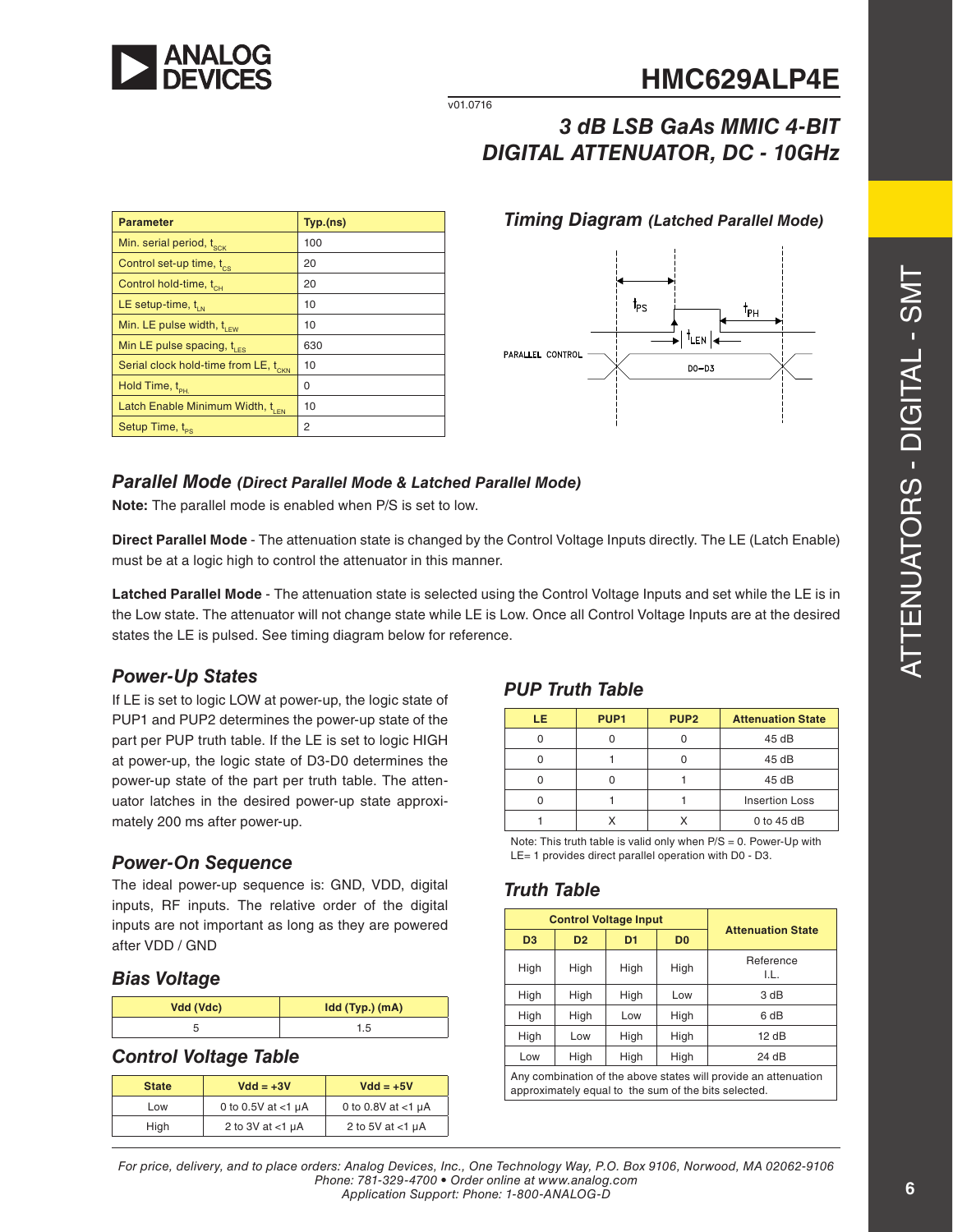

v01.0716

## *3 dB LSB GaAs MMIC 4-BIT DIGITAL ATTENUATOR, DC - 10GHz*

### *Pin Descriptions*

| <b>Pin Number</b> | <b>Function</b>         | <b>Description</b>                                                                                                                                                       | <b>Interface Schematic</b>                 |  |
|-------------------|-------------------------|--------------------------------------------------------------------------------------------------------------------------------------------------------------------------|--------------------------------------------|--|
| 24                | P/S                     |                                                                                                                                                                          | VDD                                        |  |
| $\mathbf{1}$      | <b>CLK</b>              |                                                                                                                                                                          |                                            |  |
| $\overline{c}$    | <b>SERIN</b>            | See truth table, control voltage                                                                                                                                         | P/S<br>CLK<br>SERIN<br>C                   |  |
| 3                 | LE                      | table and timing diagram.                                                                                                                                                | LE                                         |  |
| 4, 15             | GND                     | These pins and package bottom<br>must be connected to RF/DC ground.                                                                                                      | $Q$ GND                                    |  |
| 5, 14             | ATTIN,<br><b>ATTOUT</b> | These pins are DC coupled and matched to 50 Ohms.<br>Blocking capacitors are required. Select value based<br>on lowest frequency of operation.                           | ATTIN,<br>ATTOUT                           |  |
| $6 - 13$          | ACG1 - ACG6             | External capacitors to ground are required. Select value for<br>lowest frequency of operation. Place capacitor as close to<br>pins as possible. See Application Circuit. |                                            |  |
| 16                | <b>SEROUT</b>           | Serial input data delayed by 4 clock cycles.                                                                                                                             | VDD<br>O<br>O SEROUT                       |  |
| 17, 18            | PUP2, PUP1              | See truth table, control voltage                                                                                                                                         | VDD<br>O<br>PUP2,<br>PUP <sub>1</sub><br>Ω |  |
| $20 - 23$         | D3, D2, D1, D0          | table and timing diagram.                                                                                                                                                | $D0-D3$                                    |  |
| 19                | VDD                     | Supply voltage                                                                                                                                                           |                                            |  |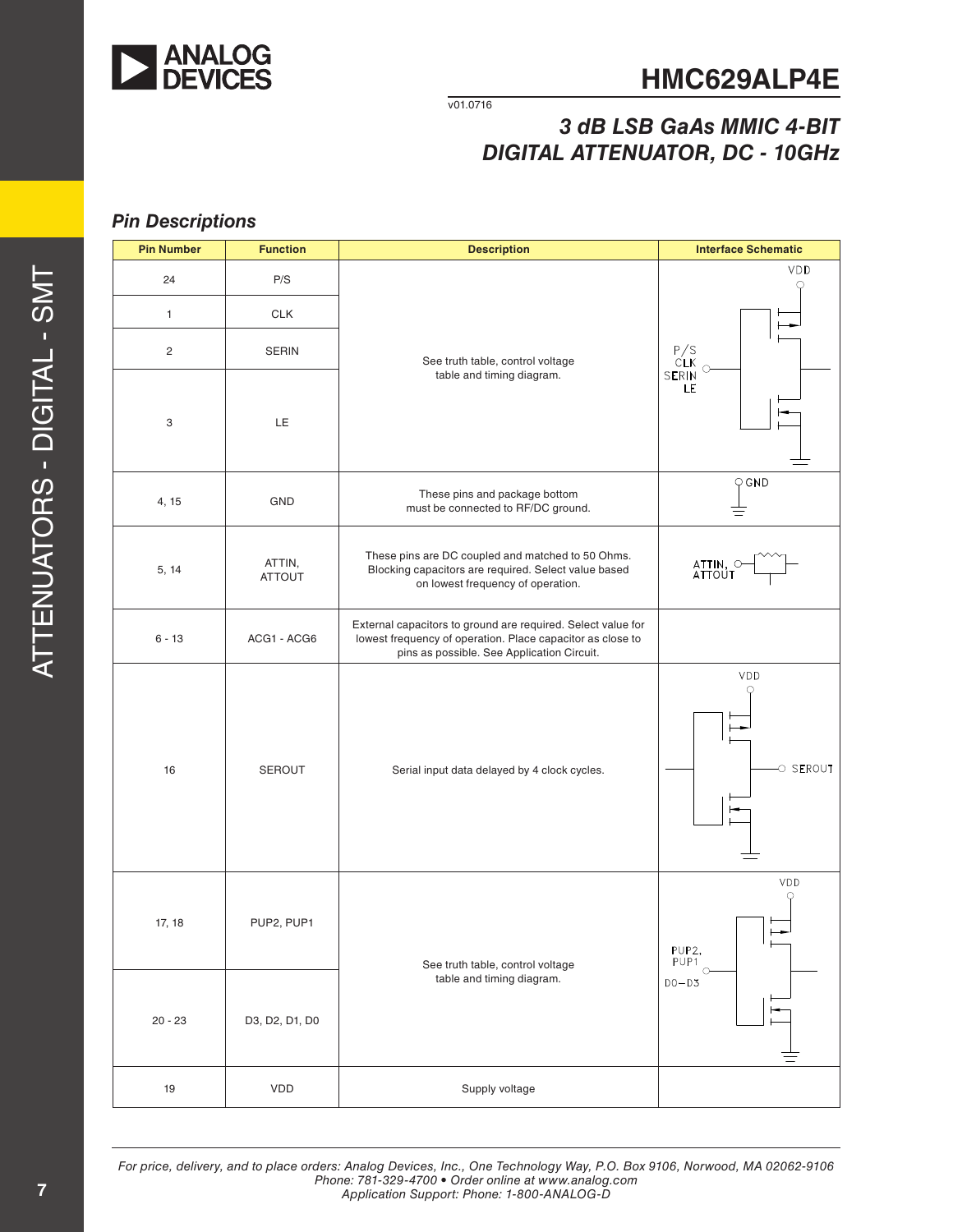

v01.0716

### *3 dB LSB GaAs MMIC 4-BIT DIGITAL ATTENUATOR, DC - 10GHz*

### *Application Circuit*